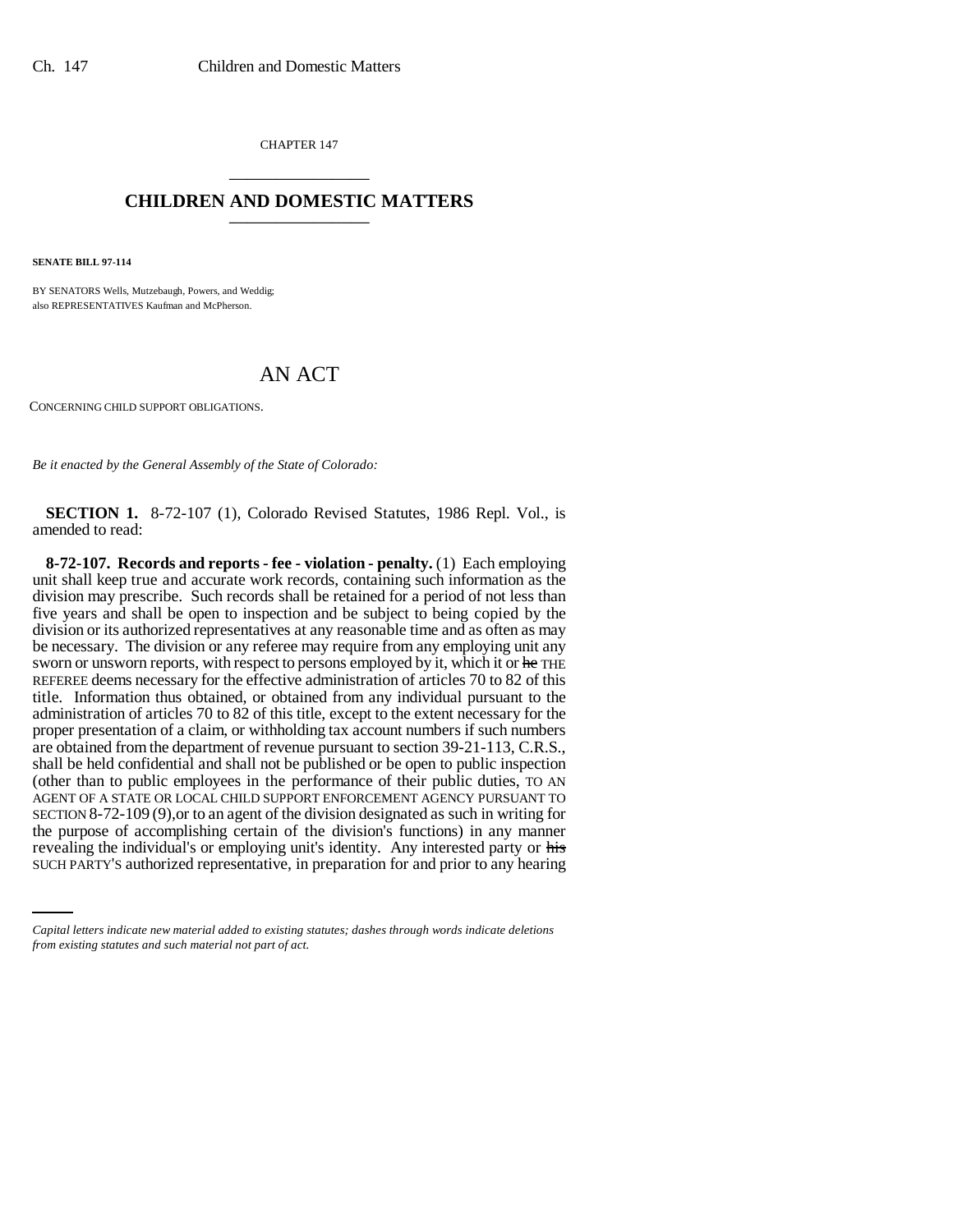on a claim governed by articles 70 to 82 of this title, shall be entitled to examine and, upon the payment of a reasonable fee to the division, obtain a copy of any materials contained in such records to the extent necessary for proper presentation of his THE PARTY'S position at the hearing. Notwithstanding said provisions of this subsection (1), any applicant for work shall be entitled to examine and copy, or obtain a copy from the division upon payment of the costs of duplication, any letters of reference or other similar documents pertaining to the applicant which are in possession of the division. Any employee or member of the division or any referee who violates any provision of this article is guilty of a misdemeanor and, upon conviction thereof, shall be punished by a fine of not less than twenty dollars nor more than two hundred dollars, or by imprisonment in the county jail for not more than ninety days, or by both such fine and imprisonment.

**SECTION 2.** 8-72-109, Colorado Revised Statutes, 1986 Repl. Vol., is amended BY THE ADDITION OF A NEW SUBSECTION to read:

**8-72-109. State-federal cooperation.** (9) (a) INFORMATION OBTAINED BY A STATE OR LOCAL CHILD SUPPORT ENFORCEMENT AGENCY PURSUANT TO SUBSECTION (8) OF THIS SECTION MAY BE USED ONLY FOR THE PURPOSES AUTHORIZED BY SAID SUBSECTION (8) AND MAY NOT BE DISCLOSED BY SUCH AGENCY TO ANY PERSON OR ENTITY FOR THE PURPOSES OF ESTABLISHING, MODIFYING, OR COLLECTING CHILD SUPPORT OBLIGATIONS OR LOCATING INDIVIDUALS OWING SUCH OBLIGATIONS UNLESS SAFEGUARDS FOR THE CONFIDENTIALITY OF SUCH INFORMATION, CONSISTENT WITH SECTION 303(e) (1)(B) OF THE FEDERAL "SOCIAL SECURITY ACT", AS AMENDED, ARE ESTABLISHED BY AGREEMENT. NEITHER THE DIVISION NOR ITS EMPLOYEES SHALL BE LIABLE IN CIVIL ACTION FOR PROVIDING INFORMATION IN ACCORDANCE WITH SUBSECTION (8) OF THIS SECTION.

(b) THE LIMITATIONS ON DISCLOSURE OF INFORMATION OBTAINED PURSUANT TO SUBSECTION (8) OF THIS SECTION SET FORTH IN PARAGRAPH (a) OF THIS SUBSECTION (9) SHALL APPLY TO ANY AGENT OF A STATE OR LOCAL CHILD SUPPORT ENFORCEMENT AGENCY SPECIFIED IN SECTION 8-72-107 (1).

**SECTION 3.** 13-25-131 (2) (b), Colorado Revised Statutes, 1987 Repl. Vol., as amended, is amended to read:

**13-25-131. Civil actions - sexual assault - certain evidence presumed irrelevant.** (2) Subsection (1) of this section notwithstanding, in any of the civil actions described in such subsection (1), evidence of the following shall be presumed to be relevant:

(b) Evidence of specific instances of sexual activity showing the source or origin of semen, pregnancy, disease, or any similar evidence of sexual intercourse, including, but not limited to, a blood test GENETIC TESTING pursuant to section 13-25-126, offered for the purpose of showing that the act or acts alleged were or were not committed by the defendant in such civil action.

**SECTION 4.** 14-6-109 (1), Colorado Revised Statutes, 1987 Repl. Vol., as amended, is amended to read: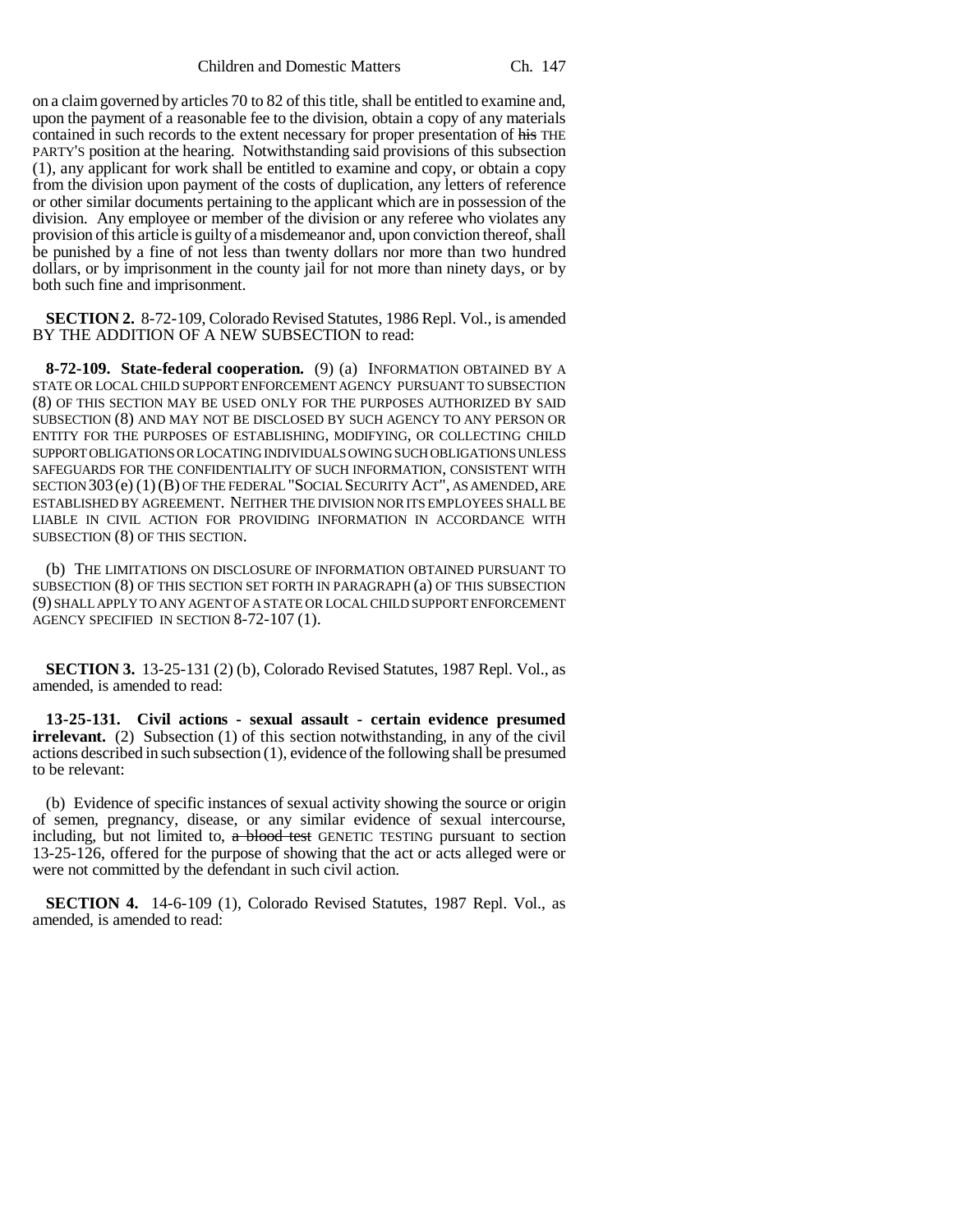**14-6-109. Forfeiture of bond - disposition of fines.** (1) In accordance with the laws of this state, bond shall be set by the court. Pursuant to subsection (2) of this section, where the defendant has been released upon deposit of cash, stocks, or bonds, or upon surety bond secured by property, if the defendant fails to appear in accordance with the primary condition of the bond, the court shall declare a forfeiture. Notice of the order of forfeiture shall be mailed immediately by the court to the defendant and sureties, if any, at last known address. If the defendant does not appear and surrender to the court having jurisdiction within thirty days from the date of the forfeiture, or within that period satisfy the court that appearance and surrender by the defendant is impossible and without his THE DEFENDANT'S fault, the court shall enter judgment against the defendant AND THE SURETIES, IF ANY, for the amount of the bail and costs of the court proceedings.

**SECTION 5.** 14-10-115 (5) and (17), Colorado Revised Statutes, 1987 Repl. Vol., as amended, are amended to read:

**14-10-115. Child support - guidelines - schedule of basic child support obligations.** (5) The child support guideline shall be used with standardized child support guideline forms to be issued by the supreme court, on or before November 1, 1986, which FORMS shall be periodically updated when necessary.

(17) This section shall apply to all child support obligations, established or modified, as a part of any proceeding, including, but not limited to, articles 5, 6, and 10 of this title and articles 4 and 6 of title 19, C.R.S., whether filed on, prior to, or subsequent to July 10, 1987 REGARDLESS OF WHEN FILED.

**SECTION 6.** 14-10-122 (1) (c), Colorado Revised Statutes, 1987 Repl. Vol., as amended, is amended to read:

**14-10-122. Modification and termination of provisions for maintenance, support, and property disposition.** (1) (c) In any action or proceeding in any court of this state in which child support, maintenance when combined with child support, or maintenance is ordered, a payment becomes a final money judgment, REFERRED TO IN THIS SECTION AS A SUPPORT JUDGMENT, when it is due and not paid. Such payment shall not be retroactively modified except pursuant to paragraph (a) of this subsection (1) and may be enforced as other judgments without further action by the court. A support judgment is entitled to full faith and credit and may be enforced in any court of this state or any other state. In order to enforce a SUPPORT judgment, the judgment OBLIGEE creditor shall file with the court that issued the order a verified entry of SUPPORT judgment specifying the period of time that the SUPPORT judgment covers and the total amount of the SUPPORT judgment for that period. THE OBLIGEE OR THE DELEGATE CHILD SUPPORT ENFORCEMENT UNIT SHALL NOT BE REQUIRED TO WAIT FIFTEEN DAYS TO EXECUTE ON SUCH SUPPORT JUDGMENT. A verified entry of SUPPORT judgment is not required to be signed by an attorney. A verified entry of SUPPORT judgment may be used to enforce a SUPPORT judgment for debt entered pursuant to section 14-14-104. THE FILING OF A VERIFIED ENTRY OF SUPPORT JUDGMENT SHALL REVIVE ALL INDIVIDUAL SUPPORT JUDGMENTS THAT HAVE ARISEN DURING THE PERIOD OF TIME SPECIFIED IN THE ENTRY OF SUPPORT JUDGMENT AND WHICH HAVE NOT BEEN SATISFIED, PURSUANT TO RULE 54 (h) OF THE COLORADO RULES OF CIVIL PROCEDURE, WITHOUT THE REQUIREMENT OF A SEPARATE MOTION, NOTICE, OR HEARING. Notwithstanding the provisions of this paragraph (c), no court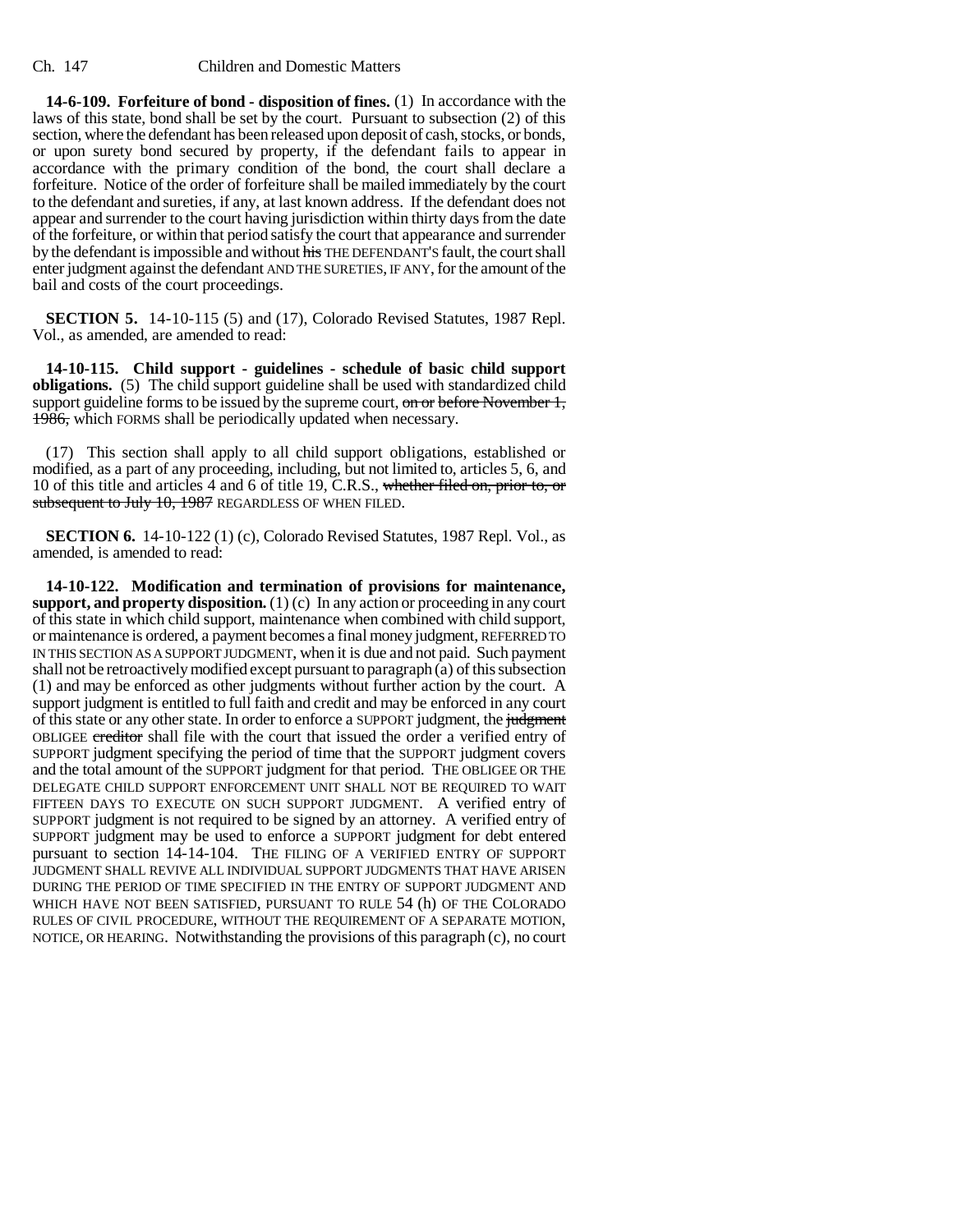order for SUPPORT judgment nor verified entry of SUPPORT judgment shall be required in order for the county and state child support enforcement units to certify past-due amounts of child support to the internal revenue service or to the department of revenue for purposes of intercepting a federal or state tax refund or lottery winnings.

**SECTION 7.** 14-14-102, Colorado Revised Statutes, 1987 Repl. Vol., as amended, is amended BY THE ADDITION OF A NEW SUBSECTION to read:

**14-14-102. Definitions.** As used in this article, unless the context otherwise requires:

(4.3) "EMPLOYER", FOR PURPOSES OF INCOME ASSIGNMENTS PURSUANT TO SECTION 14-14-111.5 AND FOR PURPOSES OF INCOME WITHHOLDING PURSUANT TO SECTION 14-5-501, INCLUDES ANY PERSON, COMPANY, CORPORATION, THE COLORADO COMPENSATION INSURANCE AUTHORITY, OR INSURANCE CARRIER PAYING AMOUNTS AS TEMPORARY TOTAL DISABILITY OR TEMPORARY PARTIAL DISABILITY WORKERS' COMPENSATION BENEFITS, PURSUANT TO SECTION 8-42-105, C.R.S., OR SECTION 8-42-106, C.R.S., RESPECTIVELY.

**SECTION 8.** 14-14-110 (4), Colorado Revised Statutes, 1987 Repl. Vol., as amended, is amended to read:

**14-14-110. Contempt of court.** (4) Pursuant to subsection (3) of this section, where the obligor has been released upon deposit of cash, stocks, or bonds, or upon surety bond secured by property, if the obligor fails to appear in accordance with the primary condition of the bond, the court shall declare a forfeiture. Notice of the order of forfeiture shall be mailed immediately by the court to the obligor and sureties, if any, at the last-known address. If the obligor does not appear and surrender to the court having jurisdiction within thirty days after the date of the forfeiture, or within that period satisfy the court that appearance and surrender by the obligor is impossible and without the obligor's fault, the court shall enter judgment against the obligor AND THE SURETIES, IF ANY, for the amount of the bail and costs of the court proceedings.

**SECTION 9.** 19-4-113 (1) (c), Colorado Revised Statutes, 1986 Repl. Vol., as amended, is amended to read:

**19-4-113. Evidence relating to paternity.** (1) Evidence relating to paternity may include:

(c) Blood GENETIC test results, weighted in accordance with evidence, if available, of the statistical probability of the alleged father's paternity;

**SECTION 10.** 19-4-114 (3), Colorado Revised Statutes, 1986 Repl. Vol., as amended, is amended to read:

**19-4-114. Pretrial recommendations.** (3) If a party refuses to accept a recommendation made under subsection (1) of this section and blood GENETIC tests have not been taken, the court shall require the parties to submit to blood GENETIC tests, if practicable. Thereafter, the judge or magistrate shall make an appropriate final recommendation. If a party refuses to accept the final recommendation, the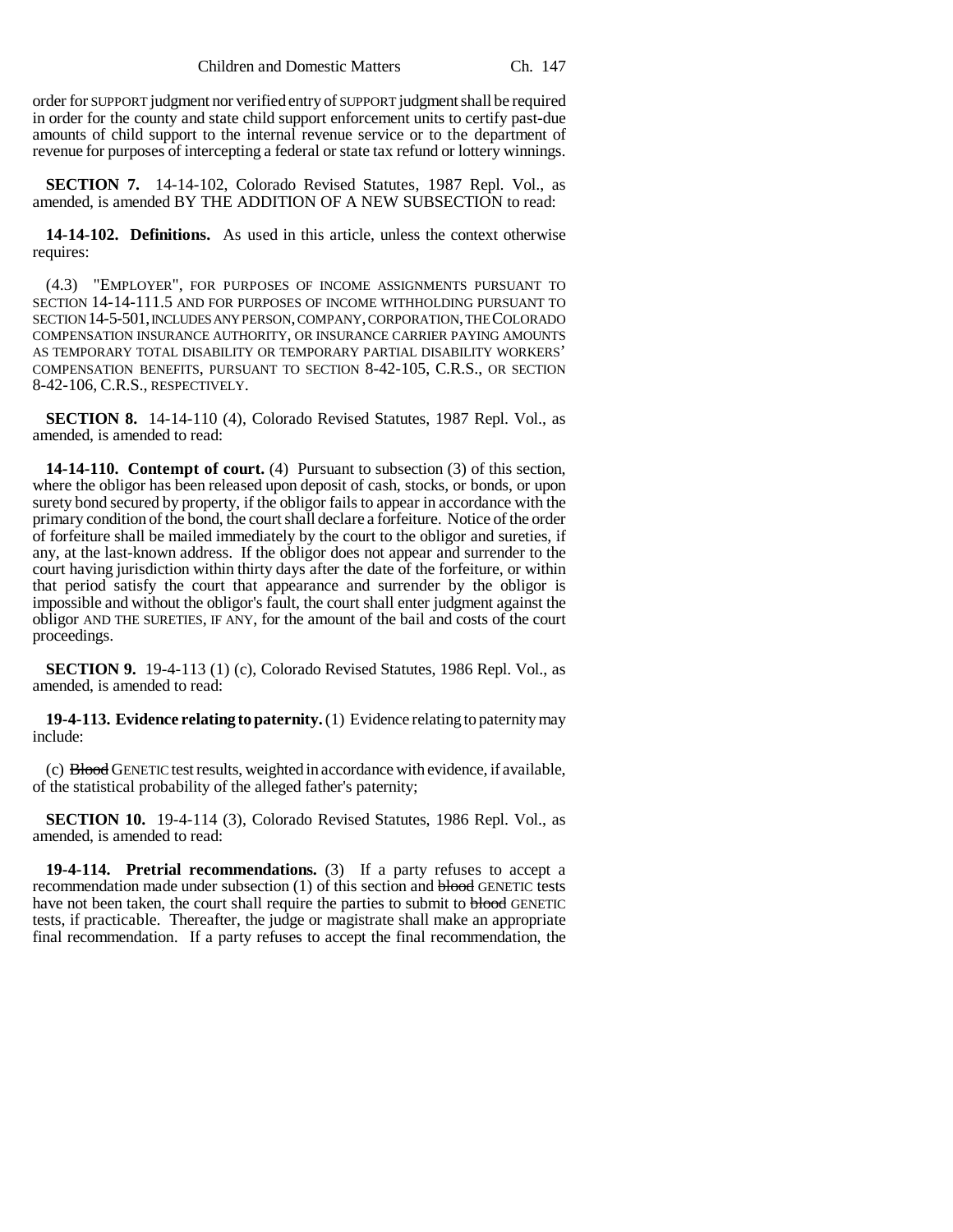action shall be set for trial.

**SECTION 11.** 19-4-117, Colorado Revised Statutes, 1986 Repl. Vol., as amended, is amended to read:

**19-4-117. Costs.** The court shall order reasonable fees of counsel, experts, and the child's guardian ad litem and other costs of the action and pretrial proceedings, including **blood** GENETIC tests, to be paid by the parties in proportions and at times determined by the court. In any action brought pursuant to article 13 or 13.5 of title 26, C.R.S., the final costs of any genetic tests or other tests of inherited characteristics shall be assessed against the nonprevailing party on the parentage issue.

**SECTION 12.** 26-13-106 (3), Colorado Revised Statutes, 1989 Repl. Vol., as amended, is amended to read:

**26-13-106. Eligibility for services.** (3) The county department may recover any costs incurred in excess of fees from either the obligor or obligee in a case in which an individual is receiving child support enforcement services under subsection (2) of this section.

**SECTION 13.** 26-13-107, Colorado Revised Statutes, 1989 Repl. Vol., as amended, is amended BY THE ADDITION OF A NEW SUBSECTION to read:

**26-13-107. State parent locator service.** (5) THIS SECTION SHALL APPLY TO ALL CHILD SUPPORT OBLIGATIONS ORDERED AS A PART OF ANY PROCEEDING, REGARDLESS OF WHEN THE ORDER WAS ENTERED.

**SECTION 14.** 26-13-122, Colorado Revised Statutes, 1989 Repl. Vol., as amended, is amended BY THE ADDITION OF A NEW SUBSECTION to read:

**26-13-122. Administrative lien and attachment.** (6) SUBSECTIONS (2) AND (3) OF THIS SECTION SHALL APPLY TO ALL CHILD SUPPORT OBLIGATIONS ORDERED AS PART OF ANY PROCEEDING, REGARDLESS OF WHEN THE ORDER WAS ENTERED, AND ALL SUCH CHILD SUPPORT OBLIGORS SHALL BE SUBJECT TO NOTICE OF ADMINISTRATIVE LIEN AND ATTACHMENT AS DESCRIBED IN SUBSECTIONS (2) AND (3) OF THIS SECTION.

**SECTION 15.** 26-13.5-102 (4), Colorado Revised Statutes, 1989 Repl. Vol., as amended, is amended to read:

**26-13.5-102. Definitions.** As used in this article, unless the context otherwise requires:

(4) "Costs of collection" means attorney fees, costs for administrative staff time, service of process fees, court costs, costs of **blood** GENETIC tests, and costs for certified mail. Attorney fees and costs for administrative time shall only be collected in accordance with federal law and rules and regulations.

**SECTION 16.** 26-13.5-103 (1) (b.5) (II) and (1) (b.5) (III), Colorado Revised Statutes, 1989 Repl. Vol., as amended, are amended to read: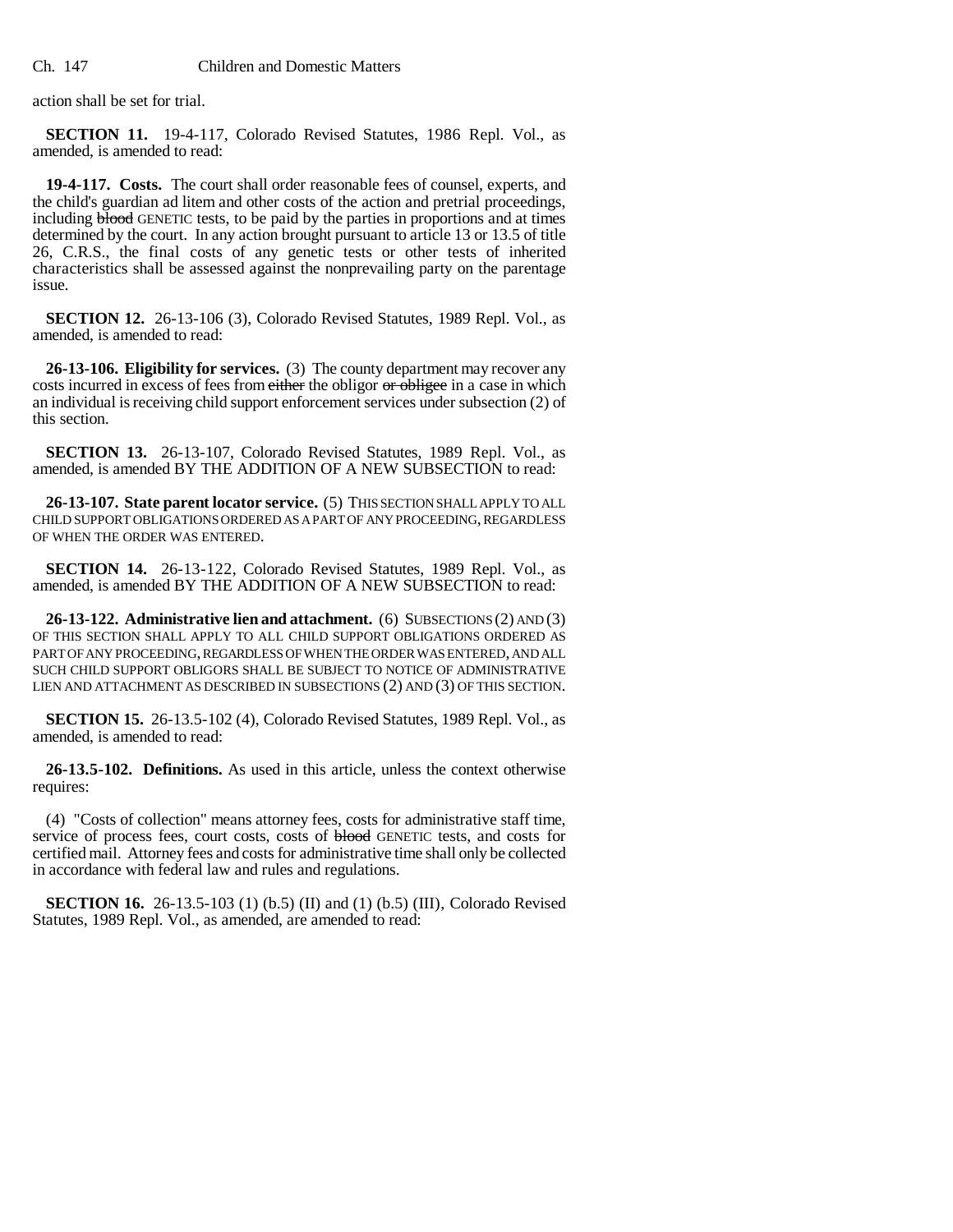**26-13.5-103. Notice of financial responsibility issued - contents.** (1) The delegate child support enforcement unit shall issue a notice of financial responsibility to an obligor who owes a child support debt or who is responsible for the support of a child on whose behalf the custodian of that child is receiving support enforcement services from the delegate child support enforcement unit pursuant to article 13 of this title. The notice shall advise the obligor:

(b.5) That, if the notice is issued for the purpose of establishing the paternity of and financial responsibility for a child, the delegate child support enforcement unit shall issue an order of default establishing paternity and setting forth the amount of the obligor's duty of support, if:

(II) The obligor fails to take a blood GENETIC test or fails to appear for an appointment to take a **blood** GENETIC test without good cause; or

(III) The results of the blood GENETIC test indicate a ninety-seven percent or greater probability that the alleged father is the father of the child, and the obligor fails to appear for the negotiation conference as scheduled in the notice and fails to reschedule a negotiation conference prior to the date and time stated in the notice;

**SECTION 17.** 26-13.5-106 (1) (b) (II), (1) (b) (III), and (2), Colorado Revised Statutes, 1989 Repl. Vol., as amended, are amended to read:

**26-13.5-106. Default - issuance of order of default - filing of order with** district court. (1) (b) In an action to establish paternity and financial responsibility, the delegate child support enforcement unit shall issue an order of default establishing paternity and financial responsibility in accordance with the notice of financial responsibility if:

(II) The obligor fails to take a blood GENETIC test or fails to appear for an appointment to take a blood GENETIC test without good cause; or

(III) The results of the blood GENETIC test indicate a ninety-seven percent or greater probability that the alleged father is the father of the child, and the obligor fails to appear for the negotiation conference as scheduled in the notice of financial responsibility and fails to reschedule a negotiation conference prior to the date and time stated in the notice of financial responsibility.

(2) A copy of any order of default issued pursuant to subsection (1) of this section, along with proof of service, and, in the case of a default order establishing paternity and financial responsibility under paragraph (b) of subsection (1) of this section, the obligee's verified affidavit regarding paternity and the **blood** GENETIC test results, if any, shall be filed with the clerk of the district court in the county in which the notice of financial responsibility was issued or in the district court where an action relating to child support is pending or an order exists but is silent on the issue of child support. The clerk shall stamp the date of receipt of the copy of the order of default and shall assign the order a case number. The order of default shall have all the force, effect, and remedies of an order of the court, including, but not limited to, wage assignments issued prior to July 1, 1996, or income assignments issued thereafter or contempt of court. Execution may be issued on the order in the same manner and with the same effect as if it were an order of the court. In order to enforce a judgment based on an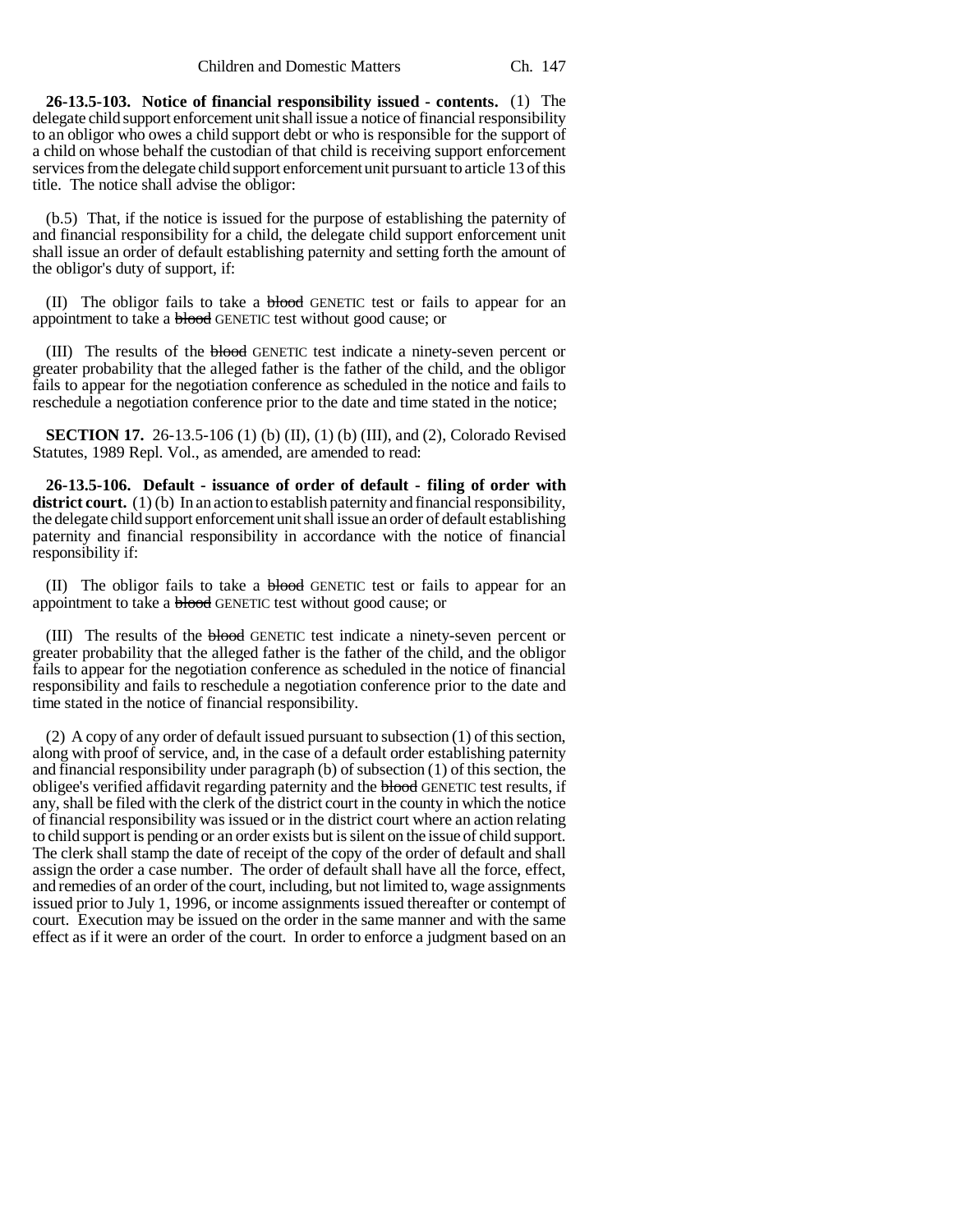## Ch. 147 Children and Domestic Matters

order issued pursuant to this article, the judgment creditor shall file with the court a verified entry of judgment specifying the period of time that the judgment covers and the total amount of the judgment for that period. Notwithstanding the provisions of this subsection (2), no court order for judgment nor verified entry of judgment shall be required in order for the county and state child support enforcement units to certify past-due amounts of child support to the internal revenue service or state department of revenue for purposes of intercepting a federal or state tax refund.

**SECTION 18.** 26-13.5-110 (2), Colorado Revised Statutes, 1989 Repl. Vol., as amended, is amended to read:

**26-13.5-110. Paternity - establishment - filing of order with court.** (2) A copy of the order establishing paternity and financial responsibility and the sworn statements of the parents and, in the case of a default order establishing paternity and financial responsibility, the obligee's verified affidavit regarding paternity and the blood GENETIC test results, if any, shall be filed with the clerk of the district court in the county in which the notice of financial responsibility was issued or as otherwise provided in accordance with the provisions of section 26-13.5-105 (2). The order establishing paternity and financial responsibility shall have all the force, effect, and remedies of an order of the district court, and the order may be executed upon and enforced in the same manner as set forth in section 26-13.5-105 (2).

**SECTION 19.** 30-1-103 (3), Colorado Revised Statutes, 1986 Repl. Vol., as amended, is amended to read:

**30-1-103. Fees of county clerk and recorders.** (3) County governments shall be exempt from all fees authorized to be collected under the provisions of this section whenever the county or any agency thereof is the grantor or grantee of the document being recorded OR WHENEVER A DELEGATE CHILD SUPPORT ENFORCEMENT UNIT FILES OR RECORDS DOCUMENTS FOR THE PURPOSE OF COLLECTING CHILD SUPPORT, CHILD SUPPORT ARREARS, MAINTENANCE, MAINTENANCE WHEN COMBINED WITH CHILD SUPPORT, RETROACTIVE SUPPORT, OR CHILD SUPPORT DEBT.

**SECTION 20.** 14-10-115 (1.5), Colorado Revised Statutes, 1987 Repl. Vol., as amended, is amended, and the said 14-10-115 is further amended BY THE ADDITION OF THE FOLLOWING NEW SUBSECTIONS, to read:

**14-10-115. Child support - guidelines - schedule of basic child support obligations.** (1.5) (a) FOR CHILD SUPPORT ORDERS ENTERED PRIOR TO JULY 1, 1997, unless a court finds that a child is otherwise emancipated, emancipation occurs and child support terminates when the child attains nineteen years of age unless one or more of the following conditions exist:

(I) The parties agree otherwise in a written stipulation after July 1, 1991.

(II) If the child is mentally or physically disabled, the court or the delegate child support enforcement unit may order child support, including payments for medical expenses or insurance or both, to continue beyond the age of nineteen.

(III) If the child is still in high school or an equivalent program, support continues until the end of the month following graduation, unless there is an order for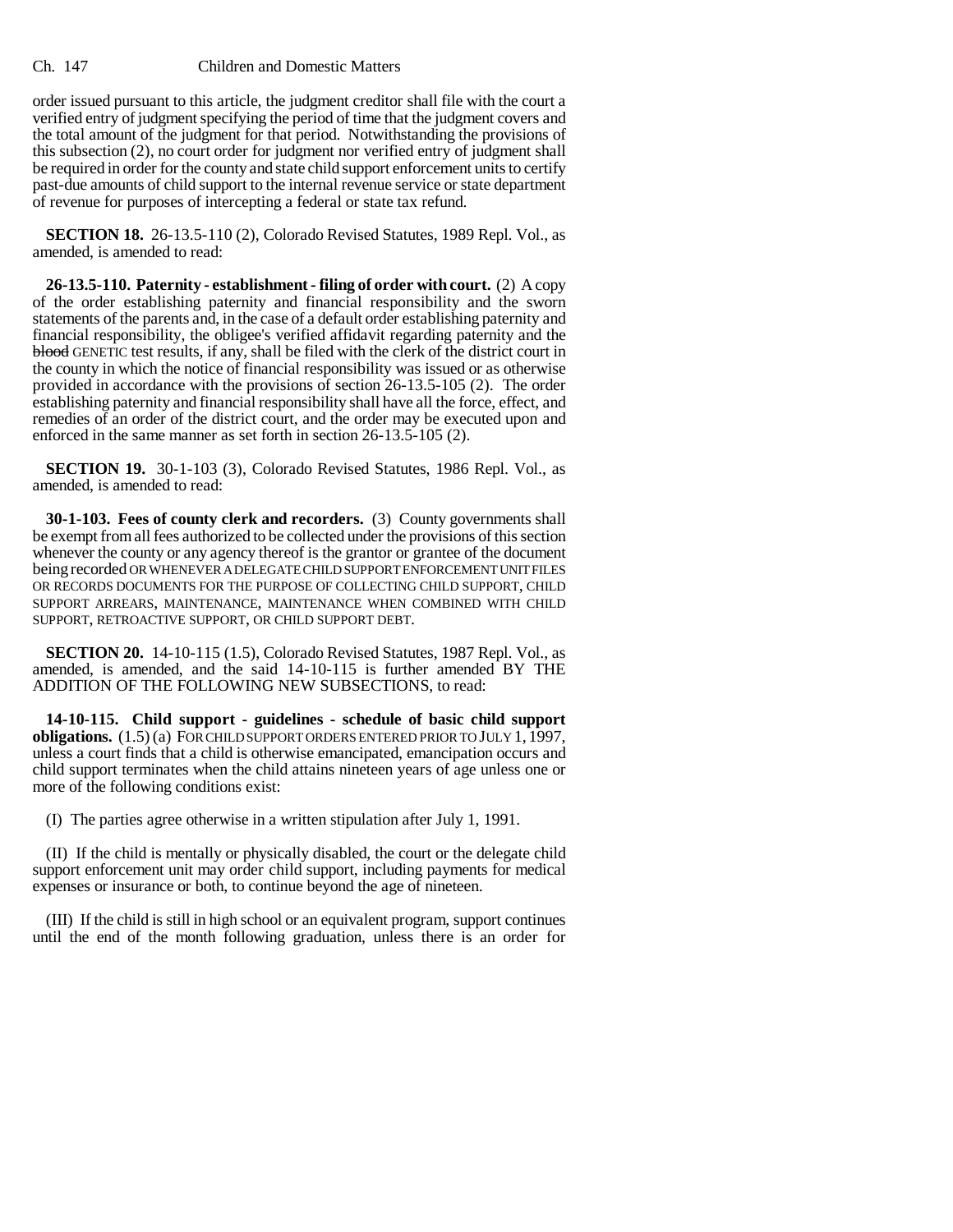postsecondary education, in which case support continues through postsecondary education as provided in subparagraph (I) of paragraph (b) of this subsection (1.5). A child who ceases to attend high school prior to graduation and later reenrolls is entitled to support upon reenrollment AND UNTIL THE END OF THE MONTH FOLLOWING GRADUATION, but not beyond age twenty-one.

(b) (I) If the court finds that it is appropriate for the parents to contribute to the costs of a program of postsecondary education, then the court shall terminate child support and enter an order requiring both parents to contribute a sum determined to be reasonable for the education expenses of the child, taking into account the resources of each parent and the child. In determining the amount of each parent's contribution to the costs of a program of postsecondary education for a child, the court shall be limited to an amount not to exceed the amount listed under the schedule of basic child support obligations in paragraph (b) of subsection (10) of this section for the number of children receiving postsecondary education. The amount of contribution which each parent is ordered to pay pursuant to this paragraph (b) shall be subtracted from the amount of each parent's gross income, respectively, prior to calculating the basic child support obligation for any remaining children pursuant to subsection (10) of this section. In no case shall the court issue orders providing for both child support and postsecondary education to be paid for the same time period for the same child regardless of the age of the child. Either parent or the child may move for such an order at any time before the child attains the age of twenty-one years. Either a child seeking an order for postsecondary education expenses or on whose behalf postsecondary education expenses are sought, or the parent from whom the payment of postsecondary education expenses are sought, may request that the court order the child and such parent to seek mediation prior to a hearing on the issue of postsecondary education expenses. Mediation services shall be provided in accordance with section 13-22-305, C.R.S. The court may order the parties to seek mediation if the court finds that mediation is appropriate. Postsecondary education includes college and vocational education programs. If such an order is entered, the parents shall contribute to the total sum determined by the court in proportion to their adjusted gross incomes as defined in subparagraph (II) of paragraph (a) of subsection (10) of this section. The order for postsecondary education support may not extend beyond the earlier of the child's twenty-first birthday or the completion of an undergraduate degree. The court may order the support paid directly to the educational institution, to the child, or in such other fashion as is appropriate to support the education of the child. If the child resides in the home of one parent while attending school or during periods of time in excess of thirty days when school is not in session, the court may order payments from one parent to the other for room and board until the child attains the age of nineteen. A child shall not be considered emancipated solely by reason of living away from home while in postsecondary education.

(II) If the court orders support pursuant to subparagraph (I) of this paragraph (b), the court or delegate child support enforcement unit may also order that the parents provide health insurance for the child or pay medical expenses of the child or both for the duration of such order. Such order shall provide that these expenses be paid in proportion to their adjusted gross incomes as defined in subparagraph (II) of paragraph (a) of subsection (10) of this section. The court or delegate child support enforcement unit shall order a parent to provide health insurance if the child is eligible for coverage as a dependent on that parent's insurance policy or if health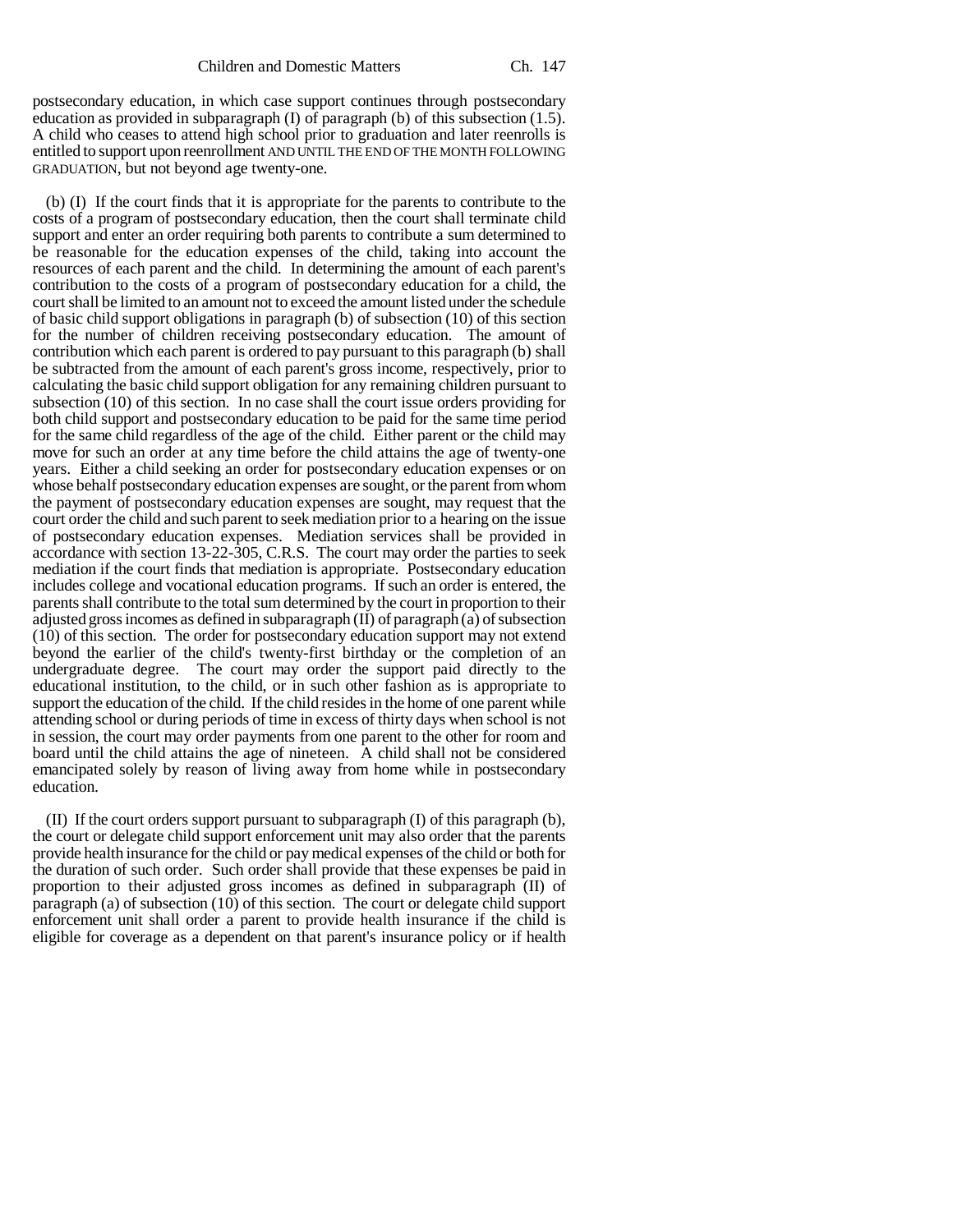## Ch. 147 Children and Domestic Matters

insurance coverage for the child is available at reasonable cost.

(c) This subsection (1.5) shall apply to all child support obligations established or modified as a part of any proceeding, including but not limited to articles 5, 6, and 10 of this title and articles 4 and 6 of title 19, C.R.S., whether filed on, prior to or subsequent to July 1,  $1991$ ; 1997. except that paragraph (a) of this subsection (1.5) does not apply to modifications of child support obligations with respect to a child whose nineteenth birthday falls before July  $\overline{1}$ , 1991. THIS SUBSECTION (1.5) SHALL NOT APPLY TO CHILD SUPPORT ORDERS ESTABLISHED ON OR AFTER JULY 1, 1997, WHICH SHALL BE GOVERNED BY SUBSECTION  $(1.6)$  OF THIS SECTION.

(c.5) AN ORDER FOR POSTSECONDARY EDUCATION EXPENSES ENTERED BETWEEN JULY 1, 1991, AND JULY 1, 1997, MAY BE MODIFIED PURSUANT TO THIS SUBSECTION (1.5) TO PROVIDE FOR POSTSECONDARY EDUCATION EXPENSES SUBJECT TO THE STATUTORY PROVISIONS FOR DETERMINING THE AMOUNT OF A PARENT'S CONTRIBUTION TO THE COSTS OF POSTSECONDARY EDUCATION, THE LIMITATIONS ON THE AMOUNT OF A PARENT'S CONTRIBUTION, AND THE CHANGES TO THE DEFINITION OF POSTSECONDARY EDUCATION CONSISTENT WITH THIS SECTION AS IT EXISTED ON JULY 1, 1994. AN ORDER FOR CHILD SUPPORT ENTERED PRIOR TO JULY 1, 1997, THAT DOES NOT PROVIDE FOR POSTSECONDARY EDUCATION EXPENSES SHALL NOT BE MODIFIED PURSUANT TO THIS SUBSECTION (1.5).

(d) Postsecondary education support may be established or modified in the same manner as child support under this article.

(e) For the purposes of this section, "postsecondary education support" means support for the following expenses associated with attending a college, university, or vocational education program: Tuition, books, and fees.

(1.6) FOR CHILD SUPPORT ORDERS ENTERED ON OR AFTER JULY 1, 1997, UNLESS A COURT FINDS THAT A CHILD IS OTHERWISE EMANCIPATED, EMANCIPATION OCCURS AND CHILD SUPPORT TERMINATES WHEN THE CHILD ATTAINS NINETEEN YEARS OF AGE UNLESS ONE OR MORE OF THE FOLLOWING CONDITIONS EXIST:

(a) THE PARTIES AGREE OTHERWISE IN A WRITTEN STIPULATION AFTER JULY 1, 1997.

(b) IF THE CHILD IS MENTALLY OR PHYSICALLY DISABLED, THE COURT OR THE DELEGATE CHILD SUPPORT ENFORCEMENT UNIT MAY ORDER CHILD SUPPORT, INCLUDING PAYMENTS FOR MEDICAL EXPENSES OR INSURANCE OR BOTH, TO CONTINUE BEYOND THE AGE OF NINETEEN.

(c) IF THE CHILD IS STILL IN HIGH SCHOOL OR AN EQUIVALENT PROGRAM, SUPPORT CONTINUES UNTIL THE END OF THE MONTH FOLLOWING GRADUATION. A CHILD WHO CEASES TO ATTEND HIGH SCHOOL PRIOR TO GRADUATION AND LATER REENROLLS IS ENTITLED TO SUPPORT UPON REENROLLMENT AND UNTIL THE END OF THE MONTH FOLLOWING GRADUATION, BUT NOT BEYOND AGE TWENTY-ONE.

(1.7) NOTHING IN SUBSECTION (1.5) OR (1.6) OF THIS SECTION SHALL PRECLUDE THE PARTIES FROM AGREEING IN A WRITTEN STIPULATION OR AGREEMENT ON OR AFTER JULY 1, 1997, TO CONTINUE CHILD SUPPORT BEYOND THE AGE OF NINETEEN OR